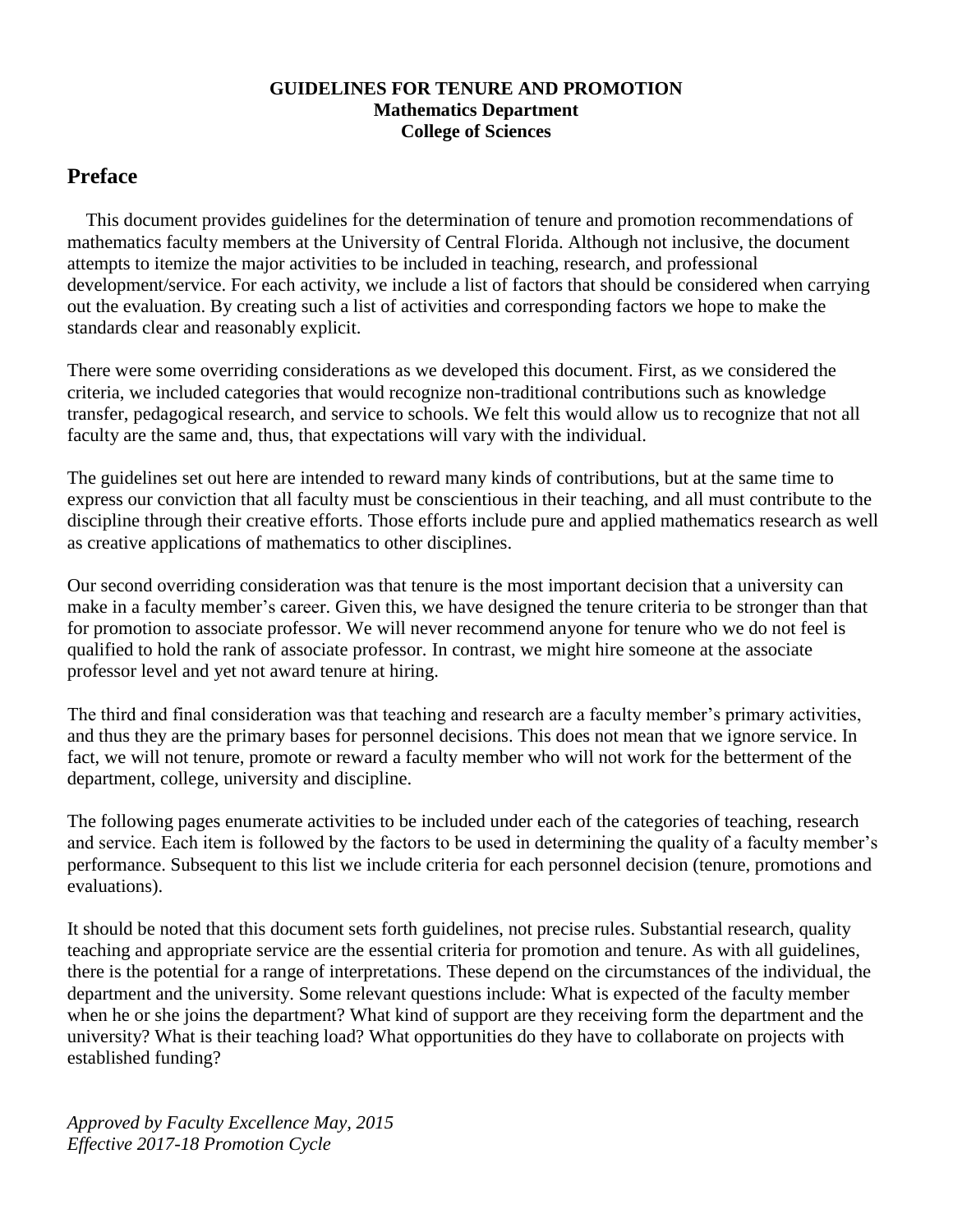In applying these guidelines, all rules of the University and the College of Sciences which pertain to the tenure appraisal process or the process of granting tenure or promotion will be carefully observed.

The department will follow the tenure appraisal process as specified in the UFF contract. At the end of each year of employment before tenure, beginning in the second year, faculty members will be provided evaluations by the departmental Promotion and Tenure Committee, the Chair, and the Dean of whether or not they are making satisfactory progress toward tenure.

# **Promotion and Tenure**

These decisions are listed in increasing order of criteria. In particular, the decision for promotion to associate professor is listed before the tenure decision, reflecting the greater importance that we attach to the tenure decision.

# **Appointment as an Assistant Professor:**

Appointment to assistant professor normally includes the attainment of a Ph.D. in mathematics or a related discipline. In addition the individual must demonstrate the potential for successful performance in teaching, research and an appropriate level of service. A candidate's teaching potential will be assessed by the quality of the colloquium talk given in the department and recommendations from others who have observed his or her skills as an instructor. Research potential will be gauged by publications, both refereed and non-refereed, grant activity, and professional recommendations.

# **Promotion from Assistant Professor to Associate Professor:**

All criteria for the rank of assistant professor must be met. In addition, promotion or appointment to associate professor requires substantial achievements in research and teaching, and adequate service. In the case of research, refereed publications and external funding are the prime factors. The number of research papers published or accepted since joining our department in the rank of Assistant Professor is expected to be an average of about 1.5 per year. The impact of research papers can vary significantly. It is understood that a faculty with fewer publications may be considered a strong candidate for tenure and promotion. At the same time, a record of a faculty with a larger number of publications may be considered inadequate.

# **Tenure:**

All criteria for the rank of associate professor must be met. To warrant tenure, these achievements must be steadily demonstrated over an appropriate period of time. In addition, the faculty member must have demonstrated an appropriate level of service to the department and discipline.

# **Promotion from Associate Professor to Professor:**

All criteria for the rank of associate professor and tenure must be met. To warrant the rank of professor, significant achievements must be steadily demonstrated over a period of time, with performance in research having attained sufficient stature to be recognized nationally as a significant contribution to the discipline. In addition, the faculty member must have demonstrated excellence in teaching and leadership in service to the department and discipline, including graduate students research supervision.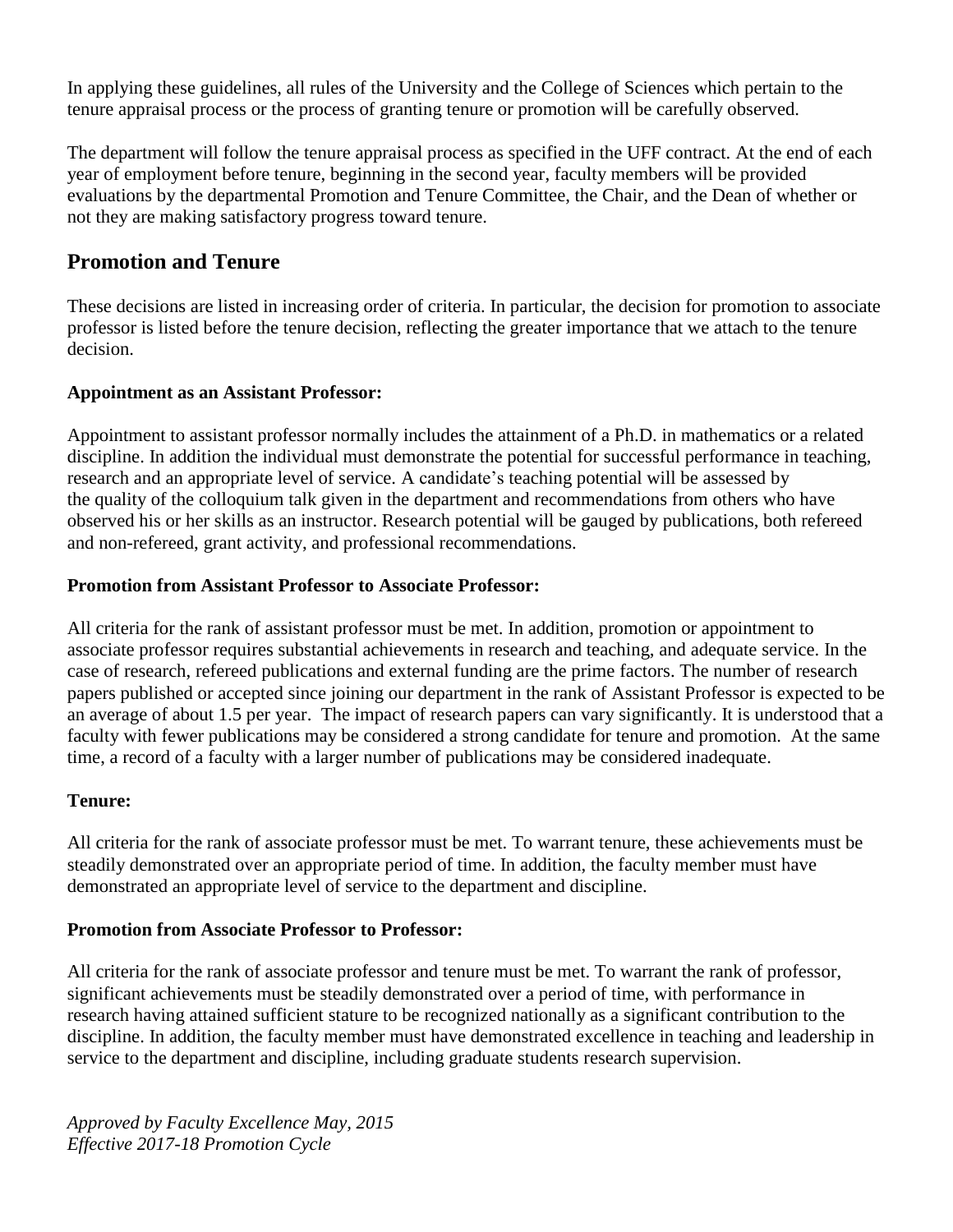# **Teaching**

# **Primary factors include:**

## **a) Classroom instruction**

Peer evaluations Depth of knowledge in specialty areas as determined by faculty member's ability to teach advanced courses Breadth of knowledge as determined by diversity of areas covered Student evaluations

# **b) Ph.D. dissertation direction**

Quality of dissertation as measured by peer reviews Quality of dissertation as measured by publications related to the dissertation Quality of dissertation proposals as viewed by the dissertation committee

# **c) Grant development to support instruction**

Appropriateness of proposals to department's instructional goals Funding agency reviews Success/failure to receive support Other peer reviews of proposal's pedagogic merit

# **d) Development of pedagogic material**

Quality of textbooks, lab books, and other materials, including software and laboratory facilities, developed to teach basic concepts in mathematics as viewed by adoptions, student evaluations and peer reviews.

# **e) Pedagogical research**

Quality of research as viewed by members of the department Quality of research as measured by refereed publications Quality of contributions as judged by peer review

# **f) Master's thesis and research project direction**

Quality of proposals as viewed by peers, especially those on the thesis committee Quality of thesis as measured by publications related to the thesis Quality of projects results as measured by peer review

# **g) Academic advising**

Adherence to department's academic standards for advising Serving as faculty advisor to student professional groups and honor societies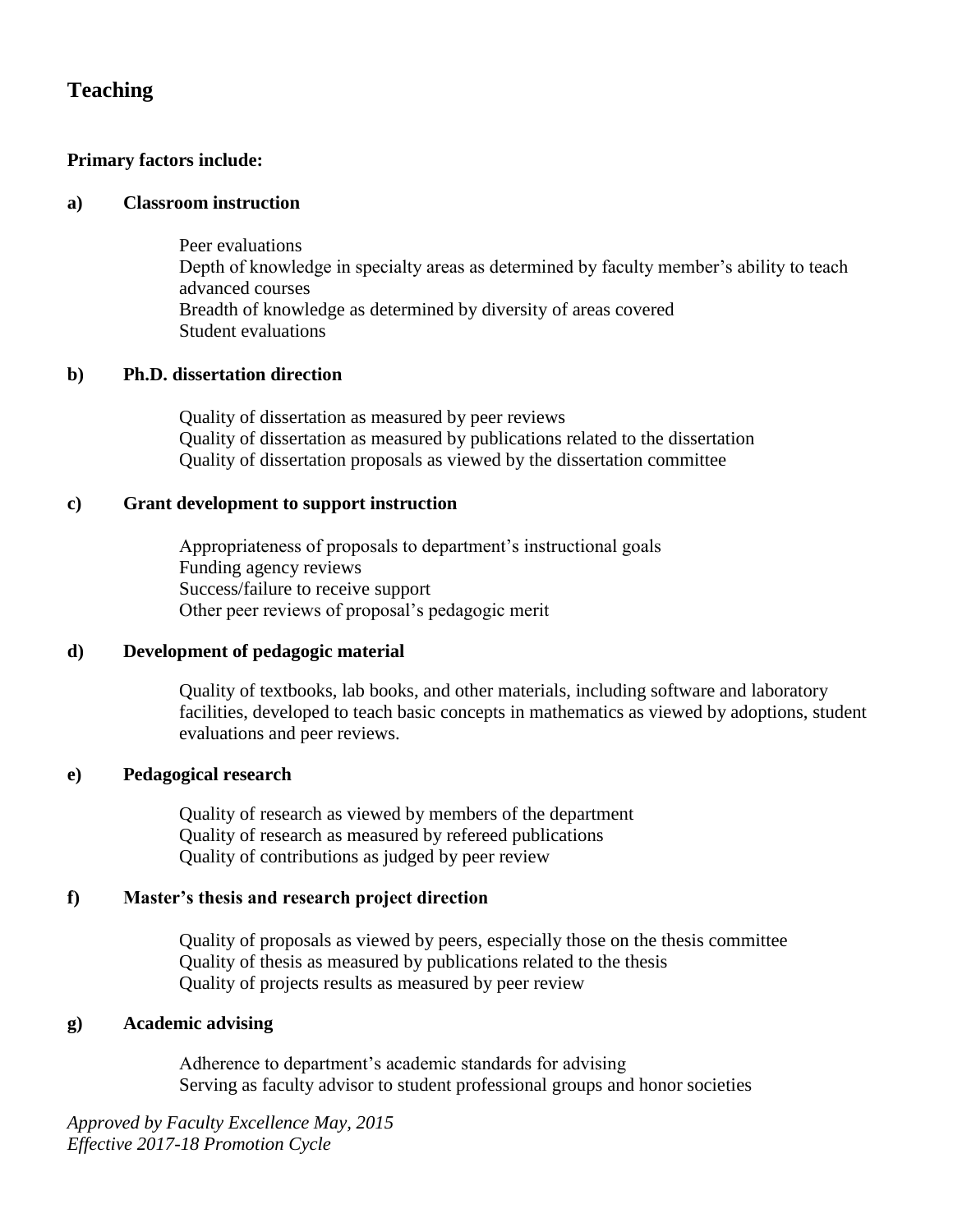Coaching and mentoring students who are preparing for academic competitions Accessibility of faculty member to students

## **h) Mentoring of students in the art of publishing and grant acquisition**

Productivity and success of publications authored by students and grant applications whose developments are assisted by students

## **i) Direction of independent studies and projects**

Feedback from students and faculty collaborators Appropriateness of projects to student's education in mathematics

#### **j) Program, course, seminar and colloquia series development**

Development of knowledge to cover an area of instruction that the individual is not currently prepared to teach and for which the department needs new expertise Contributions to department's current instructional goals Leadership in improving current offerings and in establishing new directions for the department's instructional programs

#### **Secondary factors include:**

## **k) Instructional activities in support of those outside department**

Development of interdisciplinary and non-major instruction and programs Development/delivery of workshops to industry/government/schools/universities

#### **l) Master's and Ph.D. committee participation**

Contributions made to student's work as assessed by student and research advisor Efforts to uphold department and university standards

#### **m) Conferences and workshops**

Attendance at conferences, courses, workshops and seminars with themes relevant to the teaching mission of mathematics

#### **n) Recognition**

Teaching contribution awards by professional, university and civic organizations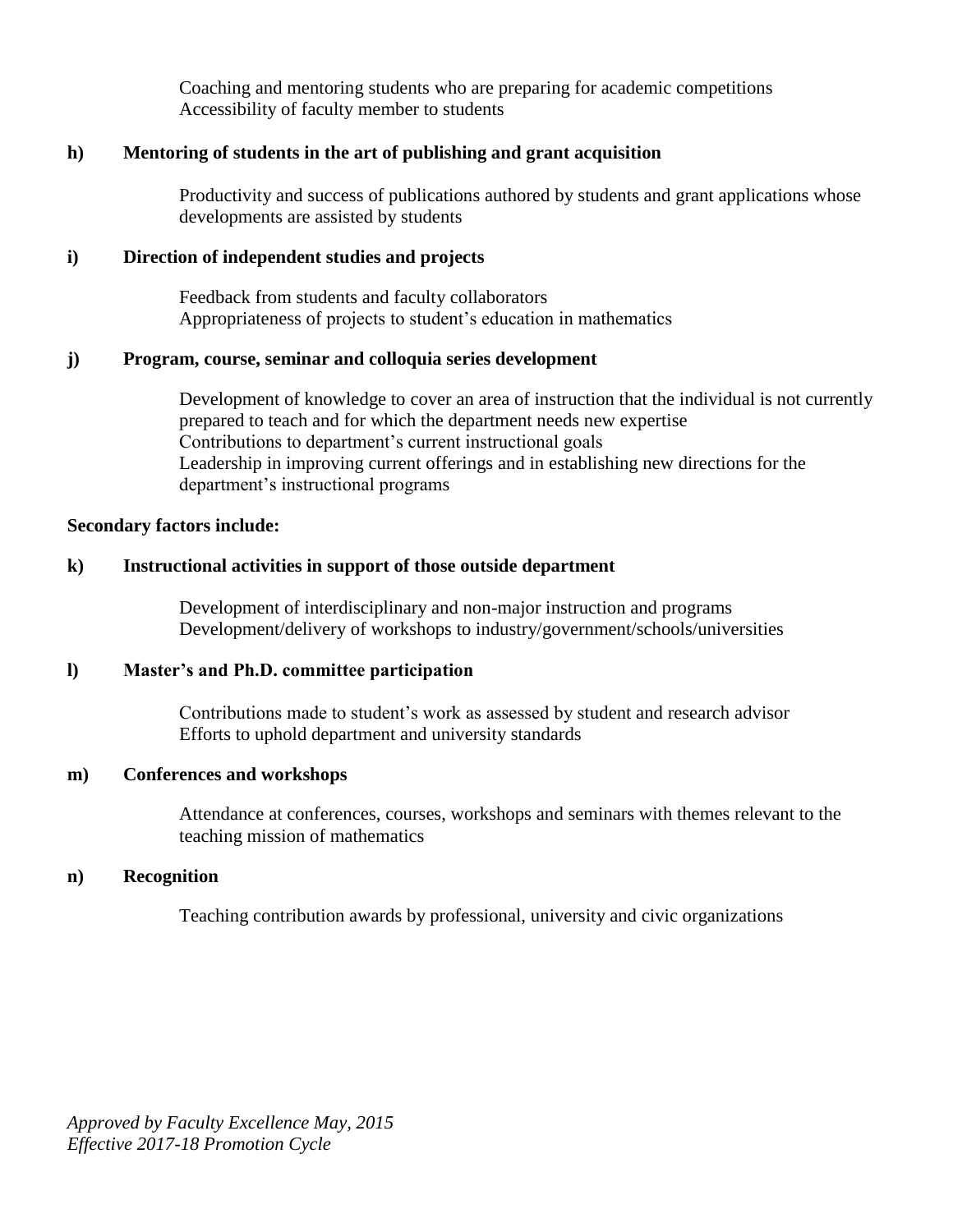# **Research**

## **Primary Factors include:**

## **a) Authorship of refereed papers and textbooks**

Publication in journals that are judged to be high quality by peers Publication in research monographs that have a high standard for acceptance Publication in proceedings that maintain high standards Publication of textbooks that deal with advanced topics in mathematics Recognition of importance of publications by citations from other researchers

## **b) External research grant proposal development**

Funding agency reviews Success/failure to receive support Competitiveness of funding source Other peer reviews of proposal's research merit

## **c) Development of innovative software solving research problems**

Relevance of innovation to basic and applied research in mathematics Recognition of quality of contributions by peers

## **d) Ph.D. dissertation direction**

Quality of research as viewed by dissertation committee Quality of dissertation as measured by publications related to the dissertation Quality of research as measured by peer review

## **e) Research presentation**

Invited lectures

## **Secondary Factors include:**

# **f) Authorship of unrefereed papers**

Publication in unrefereed journals and proceedings that network the faculty member with others contributing to a common area of research Publication of technical reports that make others aware of the directions and quality of research performed in mathematics at UCF Presentation of unpublished research papers at conferences and colloquia series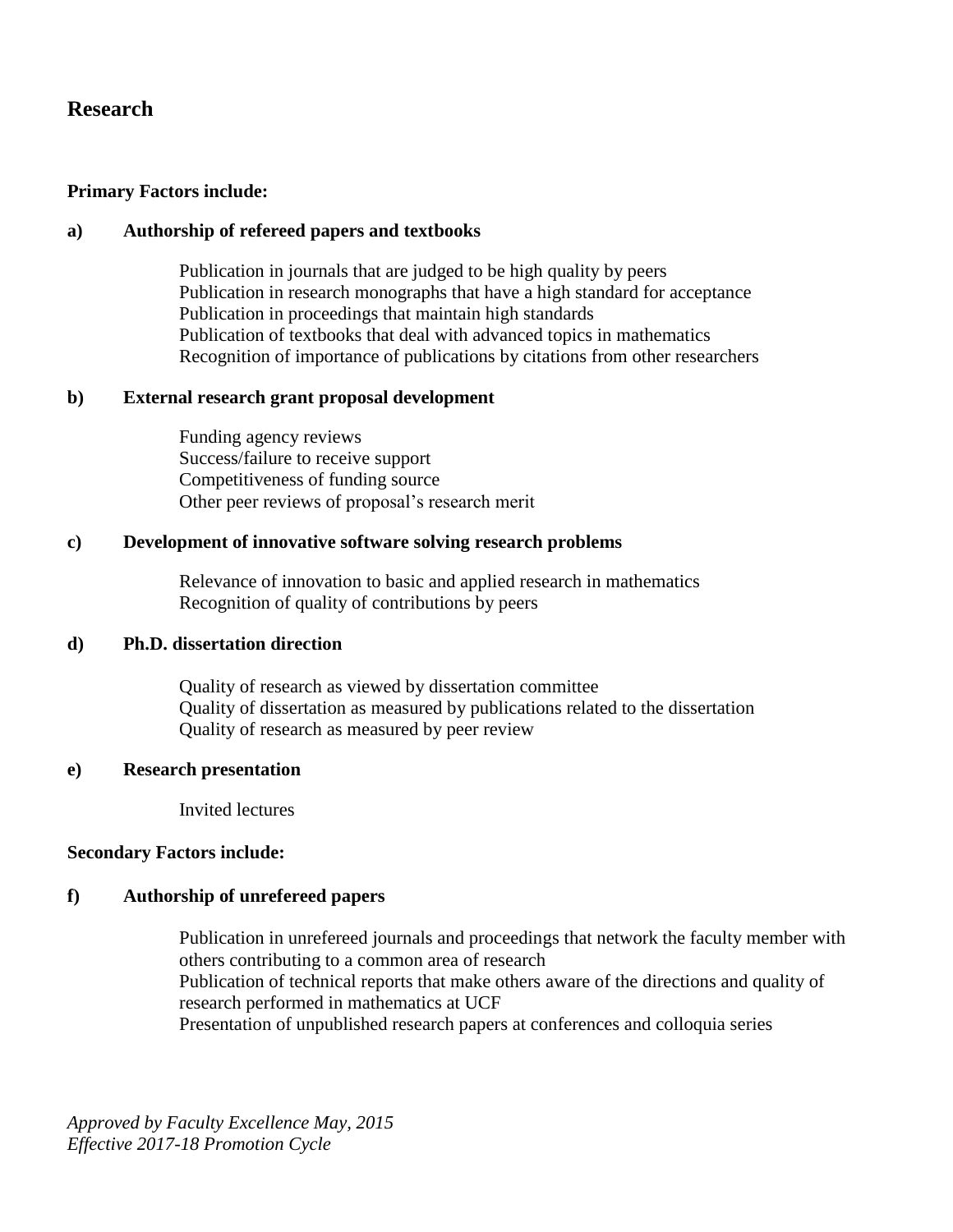### **j) Knowledge transfer**

Cooperative research with industry, government and other universities

## **k) Interdisciplinary research**

Directing and participating in innovative research programs that cross department and discipline lines Using expertise in mathematics to support the research activities of other units

## **l) Recognitions**

Research contribution awards by professional, university and national organizations Serving as an editor for a research journal, monograph, conference proceedings or other scholarly publications

## **m) Master's project direction**

Quality of research as viewed by project committee Quality of thesis as measured by publications related to the thesis Quality of research as measured by peer review

# **Professional development and service**

## **Primary factors include:**

## **a) Service to department**

Development of knowledge to cover an area of instruction in which the department lacks expertise, and in which it wishes to provide instruction and research Mentoring GTAs, Adjuncts, and junior faculty in grantsmanship, publications, teaching and service

Leadership and contributions in departmental committees

Willingness to serve the department's needs as observed by department chair and other faculty – this category includes contribution to department governance, registration, orientation, student recruiting, faculty recruiting, colloquia development, class scheduling, and the development of accountability reports such as those needed during BOR and accreditation reviews.

## **b) Service to college**

Leadership and contributions in college committees

Willingness to serve, especially in the time-demanding assignments such as membership on personnel and search committees, and participation in advisory councils to the dean's office

## **c) Service to university**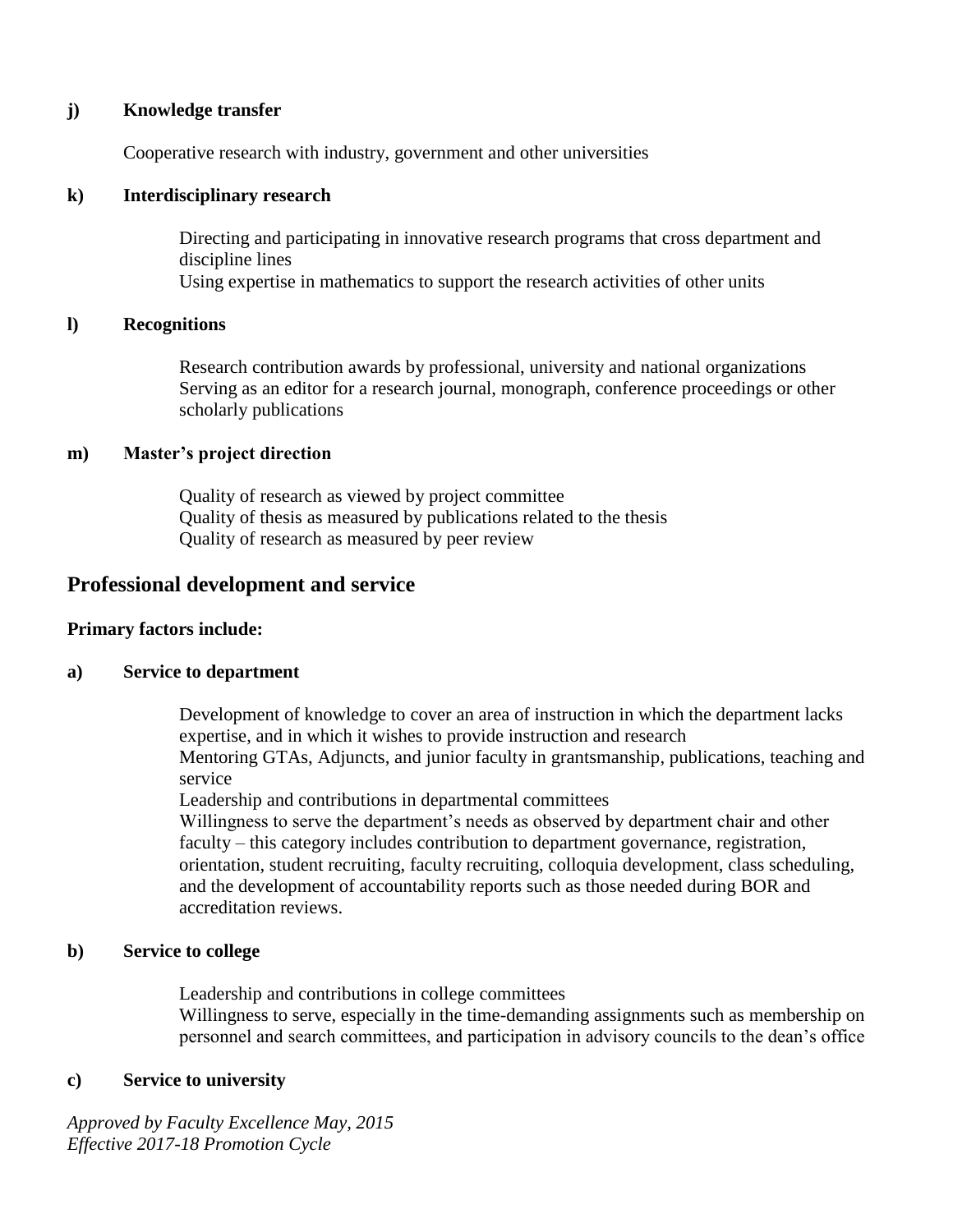Leadership and contributions in university committees

Willingness to serve, especially in the time-demanding assignments such as membership in the faculty senate, on personnel and search committees, and major steering committees such as strategic planning, policy boards and commencement exercises

#### **d) Service to discipline**

Selection as officer or committee member for professional organizations Selection as organizer or committee member for professional meetings Serving as an editor for a research journal, monograph, conference proceedings or other scholarly publications Refereeing grant proposal for research funding agencies such as NSF Refereeing contributions to journals, books, and professional conferences Authoring published reviews of research papers Refereeing grant proposal for research funding agencies such as NSF Refereeing contributions to journals, books, and professional conferences Authoring published reviews of research papers Organizing research conferences and special sessions within conferences

#### **Secondary Factors:**

#### **e) Service to other disciplines**

Service on committees in other departments or colleges as a representative of the department, college or university.

Service on organizing committees for professional activities in other disciplines

#### **f) Service to community**

Invited speaker at civic organizations or industry in role as a university professor or based on academic expertise

Member of community group or advisory board performing an activity which is based on academic position or expertise

Activities in the community which have a direct benefit to the university (e.g., in student recruiting, the acquisition of gifts and grants, or public relations)

#### **g) Service to elementary and secondary schools**

Invited speaker at schools based on academic position or expertise Member of advisory committee that calls upon academic expertise Performing any activity in schools which has a direct benefit to the university (e.g., in student recruiting, public relations, the improvement of pre-college instruction or the judging of science, math and other relevant fairs)

## **h) Professional development**

Attendance at conferences, courses, workshops and seminars with themes relevant to the research mission of mathematics